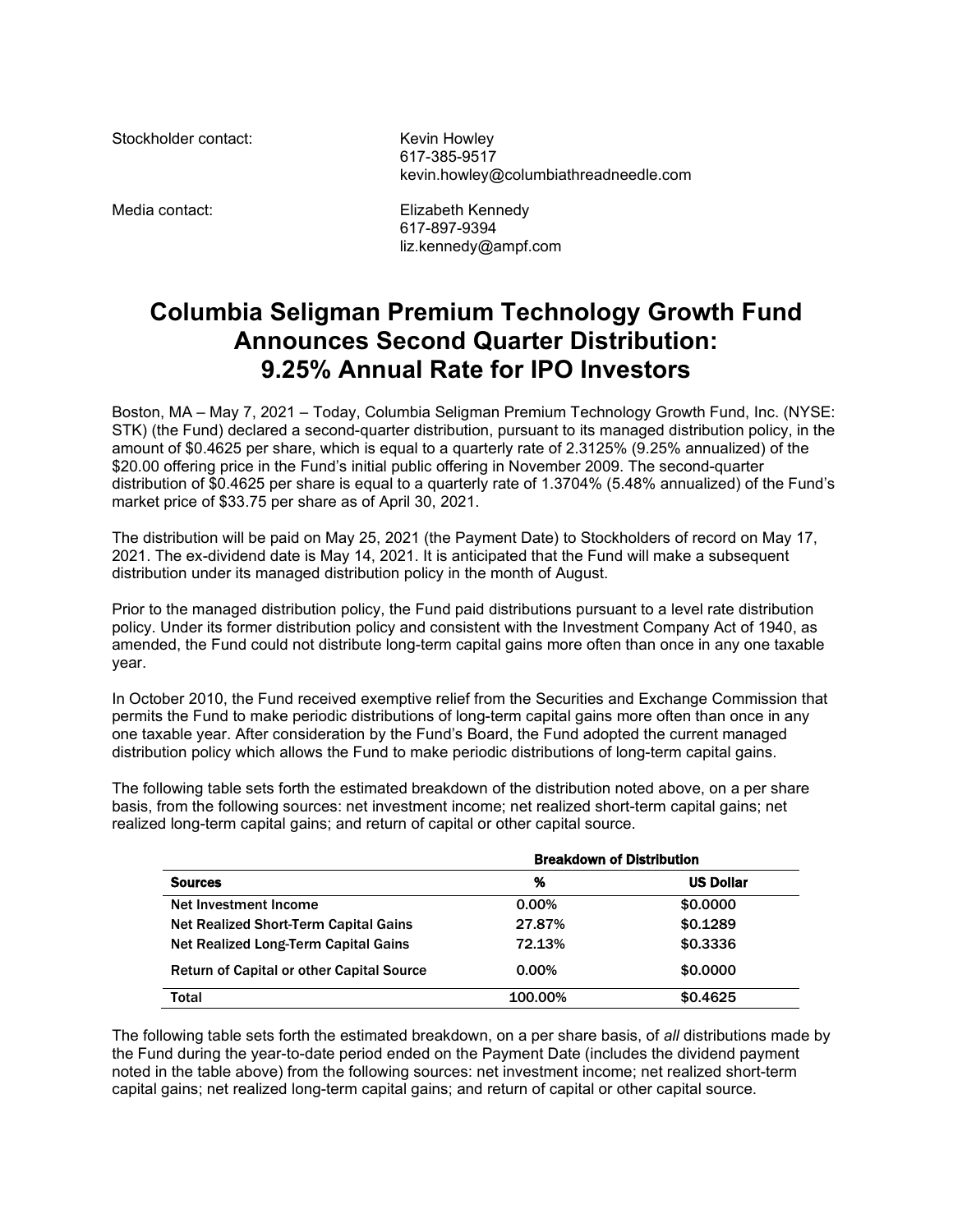|                                                  | Year-To-Date Period Ended on the Payment Date |                  |  |
|--------------------------------------------------|-----------------------------------------------|------------------|--|
| <b>Sources</b>                                   | %                                             | <b>US Dollar</b> |  |
| Net Investment Income                            | $0.00\%$                                      | \$0.0000         |  |
| Net Realized Short-Term Capital Gains            | 21.69%                                        | \$0.2006         |  |
| Net Realized Long-Term Capital Gains             | 78.31%                                        | \$0.7244         |  |
| <b>Return of Capital or other Capital Source</b> | 0.00%                                         | \$0,0000         |  |
| Total                                            | 100.00%                                       | \$0.9250         |  |

Breakdown of All Distributions Paid Through

Historically, the Fund has distributed more than its income and net realized capital gains, which has resulted in Fund distributions substantially consisting of return of capital or other capital source. A return of capital may occur, for example, when some or all of the money that you invested in the Fund is paid back to you. A return of capital distribution does not necessarily reflect the Fund's investment performance and should not be confused with "yield" or "income." As of the payment date of the current distribution, all Fund distributions paid in 2021 (as estimated by the Fund based on current information) are from the earnings and profits of the Fund and not a return of capital. This could change during the remainder of the year, as further described below.

The amounts, sources and percentage breakdown of the distributions reported above are only estimates and are not being provided for, and should not be used for, tax reporting purposes. The actual amounts, sources and percentage breakdown of the distribution for tax reporting purposes, which may include return of capital, will depend upon the Fund's investment experience during the remainder of its fiscal year and may be subject to changes based on tax regulations.

*The following table sets forth (i) the average annual total return of a share of the Fund's common stock at net asset value (NAV) for the 5-year period ended April 30, 2021 and (ii) the Fund's annualized distribution rate, for the same period, expressed as a percentage of the NAV price of a share of the Fund's common stock at April 30, 2021.* 

| Average Annual Total NAV Return for the 5-year Period Ended April 30, 2021                                               | 27.11% |
|--------------------------------------------------------------------------------------------------------------------------|--------|
| Annualized Distribution Rate as a Percentage of April 30, 2021 NAV Price<br>(For the 5-year Period ended April 30, 2021) | 6.05%  |

*The following table sets forth (i) the average annual total return of a share of the Fund's common stock at net asset value (NAV) for the period since inception of Fund investment operations through the period noted and (ii) the Fund's annualized distribution rate, for the same period, expressed as a percentage of the NAV price of a share of the Fund's common stock at April 30, 2021. Average annual total return of a share of the Fund's common stock at NAV for the period since inception of Fund Investment operations through the period noted includes the 4.50% sales load assessed to IPO investors.*

| Average Annual Total NAV Return for the Period Since Inception of Investment<br>Operations (November 30, 2009) Through April 30, 2021                                               | 16.25% |
|-------------------------------------------------------------------------------------------------------------------------------------------------------------------------------------|--------|
| Annualized Distribution Rate as a Percentage of April 30, 2021 NAV Price<br>(For the Period Since Inception of Investment Operations (November 30, 2009)<br>through April 30, 2021) | 5.90%  |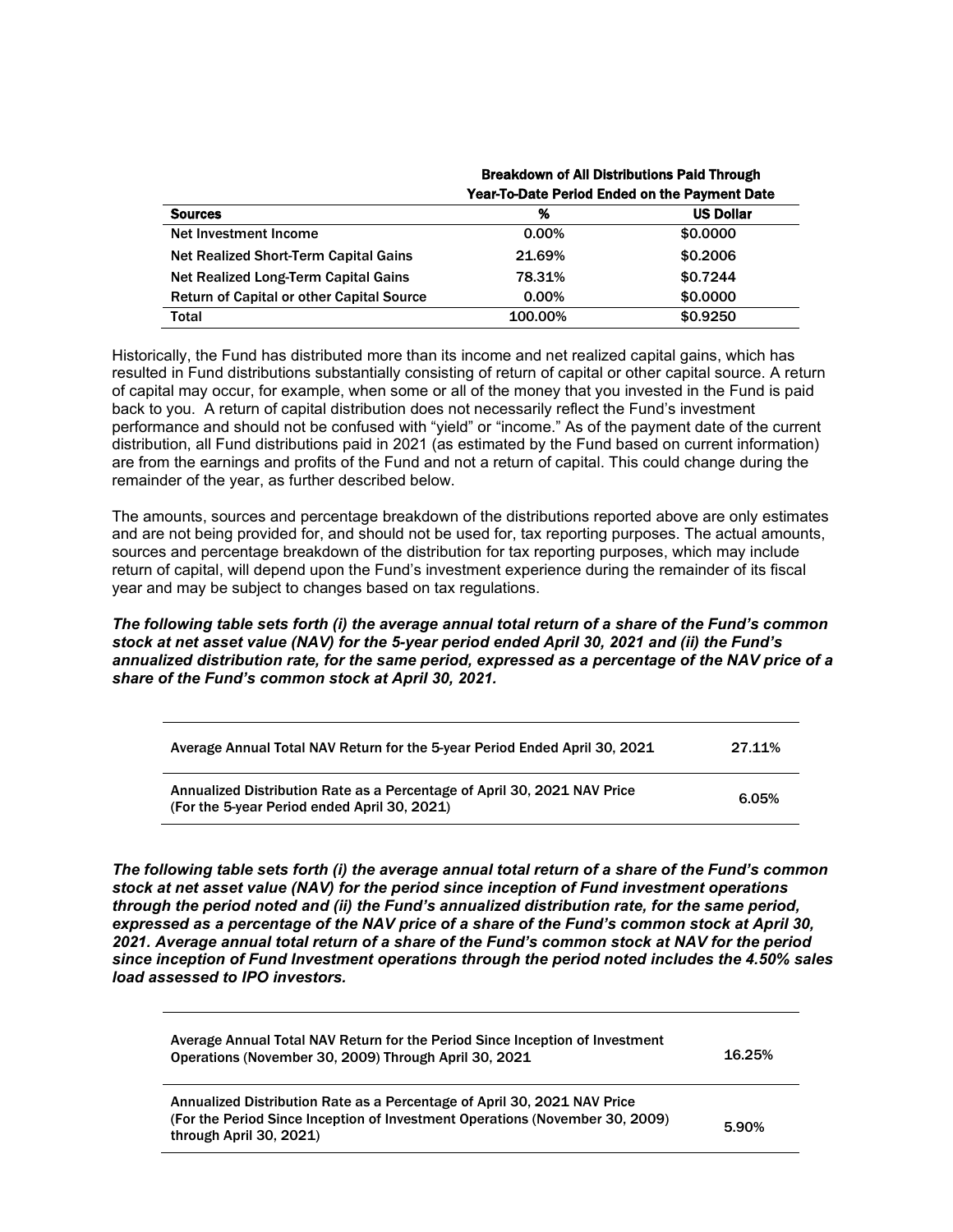*The following table sets forth (i) the cumulative total return (at NAV) of a share of the Fund's common stock for the year-to-date period ended April 30, 2021 and (ii) the Fund's distribution rate, for the same period, expressed as a percentage of the NAV price of a share of the Fund's common stock at April 30, 2021.*

| Cumulative Total NAV Return for the Year-to-Date Period Ended April 30, 2021                                        | 16.97% |
|---------------------------------------------------------------------------------------------------------------------|--------|
| Distribution Rate as a Percentage of April 30, 2021 NAV Price<br>(For the Year-to-Date Period Ended April 30, 2021) | 1.44%  |

You should not draw any conclusions about the Fund's investment performance from the amount of the distributions noted in the tables above or from the terms of the Fund's distribution policy.

The Fund or your financial professional will send you a Form 1099-DIV for the calendar year that will tell you how to report these distributions on your US federal income tax return. For tax purposes, the Fund is required to report unrealized gains or losses on certain non-US investments as ordinary income or loss, respectively. Accordingly, the amount of the Fund's total distributions that will be taxable as ordinary income may be different than the amount of the distributions from net investment income reported above.

The Board may change the Fund's distribution policy and the amount or timing of the distributions, based on a number of factors, including, but not limited to, the amount of the Fund's undistributed net investment income and net short- and long-term capital gains and historical and projected net investment income and net short- and long-term capital gains.

The Fund is a closed-end investment company that trades on the New York Stock Exchange.

## **Past performance does not guarantee future results.**

## Important Disclosures:

*Investors should consider the investment objectives, risks, charges, and expenses of the Fund carefully before investing. You can obtain the Fund's most recent periodic reports and other regulatory filings by contacting your financial advisor or visiting www.columbiathreadneedleus.com. These reports and other filings can also be found on the Securities and Exchange Commission's EDGAR Database. You should read these reports and other filings carefully before investing.*

The Fund expects to receive all or some of its current income and gains from the following sources: (i) dividends received by the Fund that are paid on the equity and equity-related securities in its portfolio; and (ii) capital gains (short-term and long-term) from option premiums and the sale of portfolio securities. It is possible that the Fund's distributions will at times exceed the earnings and profits of the Fund and therefore all or a portion of such distributions may constitute a return of capital as described below. A return of capital is a return of your original investment. A return of capital distribution does not necessarily reflect the Fund's investment performance and should not be confused with "yield" or "income." You should not draw any conclusions about the Fund's investment performance from the amount of this distribution or from the Fund's distribution policy.

Distributions that qualify as a return of capital are a return of some or all of your original investment in the Fund. A return of capital reduces a stockholder's tax basis in his or her shares. Once the tax basis in your shares has been reduced to zero, any further return of capital may be taxable as capital gain. Shareholders should consult their tax advisor or tax attorney for proper treatment.